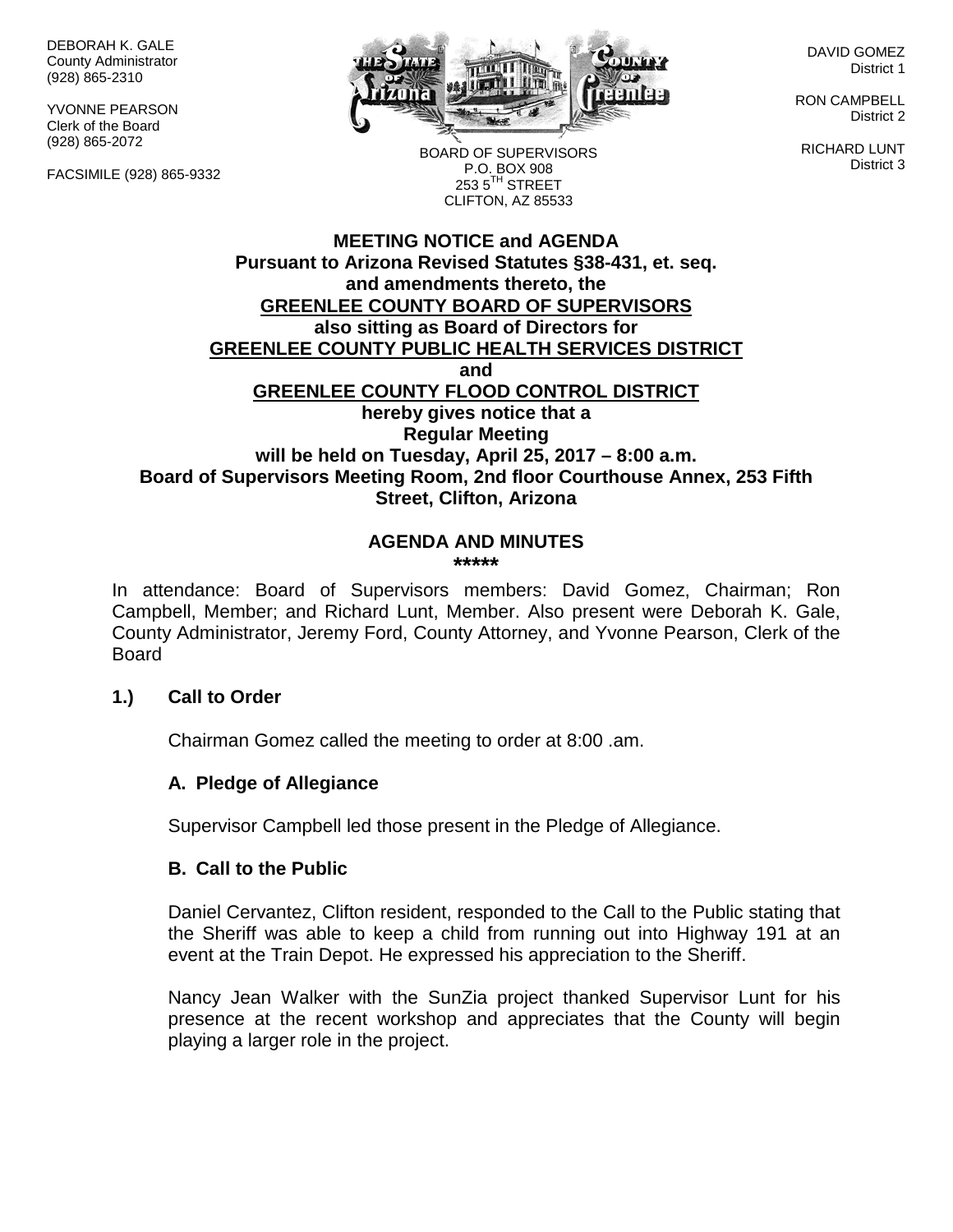Supervisor Gomez announced the passing away of David Tracy stating that Mr. Tracy was a part of the Greenlee County family and will be dearly missed. He asked for a moment of silent prayer for Mr. Tracy and his family.

- **2.) PUBLIC HEALTH SERVICES DISTRICT – the Board of Supervisors will convene as the Board of Directors of the Greenlee County Public Health Services District and will reconvene as the Board of Supervisors following consideration of these items:**
	- **A. Consent Agenda**
		- **1. Clerk of the Board: Consideration of approval of Public Health Services District expense warrants in excess of \$1,000.00**
		- **2. Health and County Services Director: Consideration of approval of Amendment #5 of the Healthy People Healthy Communities Intergovernmental Agreement with the Arizona Department of Health Services to revise and replace the cost sheet for fiscal year 2017/2018**

Upon motion by Supervisor Campbell, seconded by Supervisor Lunt, and carried unanimously, the Board approved the Public Health Services District Consent Agenda as presented.

# **3.) Lendsey Basteen, Events Coordinator A. 2017 Greenlee County Spring Rampage Report**

Ms. Basteen reported the following:

- There were 700 persons who went through the gate at the Spring Rampage
- The mud volleyball tournament was successful and she has received requests to have this event at the upcoming Fair in September
- The car show and horse shoe tournament had a good turn out
- There were two bands one played in the early afternoon and one for the dance later in the evening
- The Kid Zone was a big hit
- She received a request to have an ATM and stated that a local business came to the Fair Office to request change which demonstrates that the event does bring in business locally.

Supervisor Lunt stated that with the event being on Easter weekend the attendance was lower than in the past but that the event was well organized and thanked Ms. Basteen for her hard work. Supervisors Gomez and Campbell echoed the comments.

## **4.) Ákos Kovach, Economic Development Coordinator A. Economic Development Planning Update**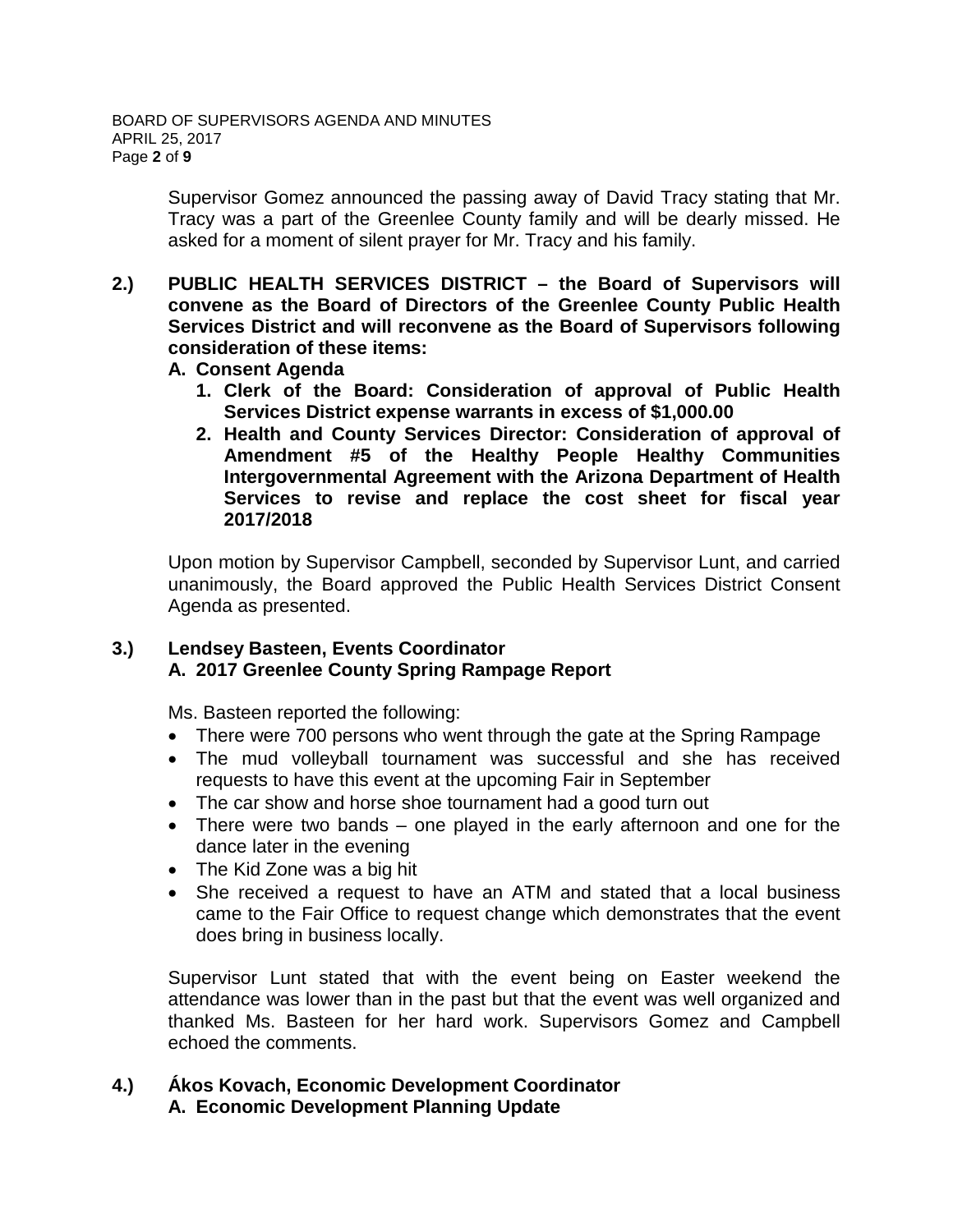Mr. Kovach reported the following:

- He stated communication is important for frontline personnel at businesses to be able to answer questions that are posed by tourists and visitors. It is important for them to know and be able to communicate information.
- Greenlee County has first class health services available as well as health services offered by Gila Health Resources and Canyonlands Clinic which are huge economic development attractions for the County
- A new business will open on Chase Creek on May  $1<sup>st</sup>$  called Life's a Stitch Upholstery and Consignment Store
- The Mt. Graham Safe House Benefit Golf Tournament is on April 29<sup>th</sup>
- There are several Cinco de Mayo events including: Town of Clifton on May  $5<sup>th</sup>$ ; Town of Duncan on May  $6<sup>th</sup>$ ; and in Morenci at DeGrazia Park on May  $5<sup>th</sup>$
- The Javelina Chase is on May  $5<sup>th</sup>$  &  $6<sup>th</sup>$

# **B. Break down the stigma of dementia and Alzheimer's**

Mr. Kovach explained that a dementia support group has been created in Safford and services will be expanded to Greenlee County in the future.

# **5.) Public Hearing – Planning and Zoning request of Fernando and Monica Cazares, owners and agents, to change the zoning map of Assessor Parcel 300-75-017/B/C/D from RU 36 to TR 36 located at on Apache Grove Road and Cazares Drive**

Upon motion by Supervisor Campbell, seconded by Supervisor Lunt, and carried unanimously, the Board convened into Public Hearing - Planning and Zoning request of Fernando and Monica Cazares, owners and agents, to change the zoning map of Assessor Parcel 300-75-017/B/C/D from RU 36 to TR 36 located at on Apache Grove Road and Cazares Drive

Cecelia Edwards, Planning Technician, explained that this request will bring this property into compliance with zoning code and that the Planning and Zoning Commission send a positive recommendation to the Board of Supervisors. There were no comments for or against the request received.

# **6.) Consideration of approval of the Planning and Zoning request of Fernando and Monica Cazares, owners and agents, to change the zoning map of Assessor Parcel 300-75-017/B/C/D from RU 36 to TR 36 located at on Apache Grove Road and Cazares Drive**

Upon motion by Supervisor Lunt, seconded by Supervisor Campbell, and carried unanimously, the Board accepted the recommendation of the Planning and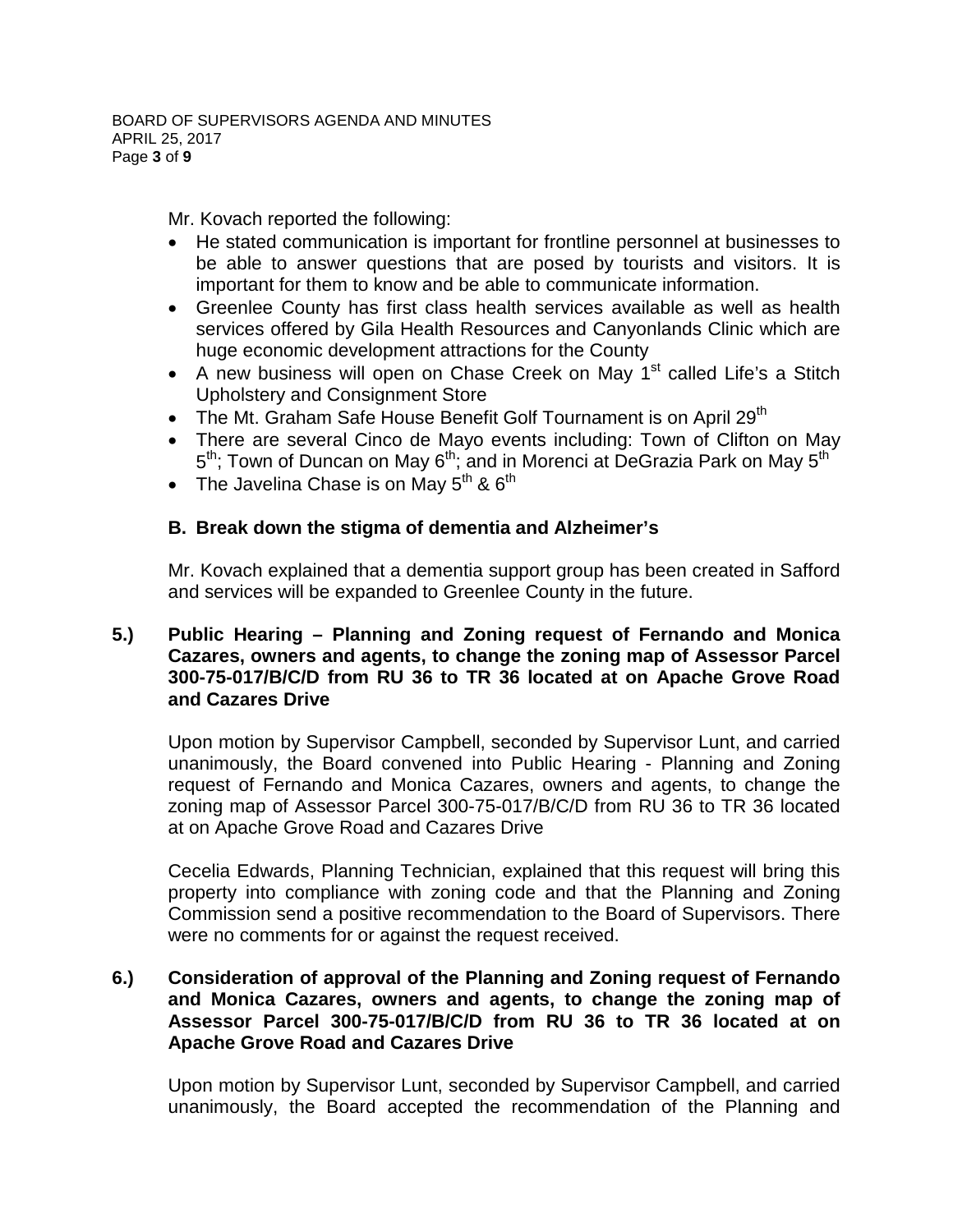Zoning Commission and approved the request of Fernando and Monica Cazares, owners and agents, to change the zoning map of Assessor Parcel 300-75- 017/B/C/D from RU 36 to TR 36 located at on Apache Grove Road and Cazares **Drive** 

# **7.) Tony Hines, Public Works Manager – Facilities/Fleet**

#### **A. Consideration of award of bid for the purchase of one 4x4 SUV for the Emergency Management Department**

In the absence of Mr. Hines, David Manuz, Public Works Manager – Roads, presented the bids received for the purchase of one 4x4 SUB for the Emergency Management Department and recommended award to Kempton Chevrolet as the best and lowest. Upon motion by Supervisor Lunt, seconded by Supervisor Campbell, and carried unanimously, the Board award the bid for the purchase of one 4x4 SUB for the Emergency Management Department to Kempton Chevrolet in the amount of \$36,693.00 to be purchased with Bio-Terrorism funding.

# BID OPENING

## BID: 2017 4X4 SUV for Emergency Management

BIDDERS:

| <b>Kempton Chevrolet</b>                              | Bid base price | \$34,101.00 |
|-------------------------------------------------------|----------------|-------------|
|                                                       | Taxes          | \$2,592.00  |
|                                                       | Total          | \$36,693.00 |
| All options and warraption are included in this price |                |             |

All options and warranties are included in this price.

| \$37,682.66                   |
|-------------------------------|
| \$3,171.80                    |
| Extended Warranty \$ 1,781.00 |
| \$1,475.30                    |
| \$44,115.76                   |
|                               |

# **8.) Tim Sumner, Sheriff**

## **A. Consideration of approval of Employee Transaction Form – M. Crandell, Sergeant**

Sheriff Sumner requested approval of an Employee Transaction Form for Mark Crandell to promote him to Sergeant. He requested that the pay level go above what is allowed in policy. Sheriff Sumner explained Mr. Crandell's extensive training and years of experience. Upon motion by Supervisor Lunt, carried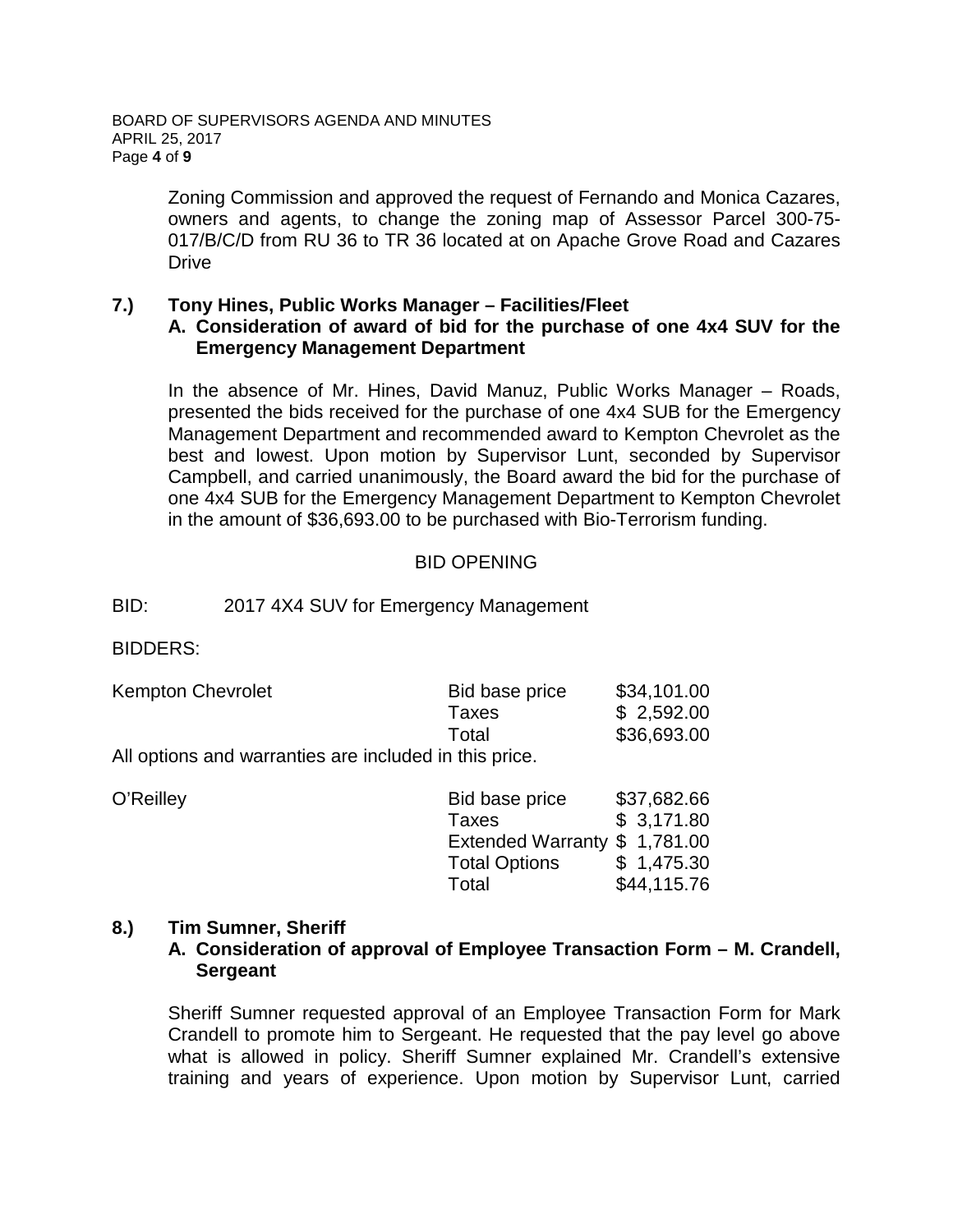unanimously, the Board approved the salary of Mark Crandell to Level 21C1 based on his experience and exceptional training.

# **9.) Consideration of adoption of Resolution 17-04-01 opposing expansion of education savings accounts (Senate Bill 1431)**

Upon motion by Supervisor Lunt, seconded by Supervisor Campbell, and carried unanimously, the Board adoption Resolution 17-04-01 opposing expansion of education savings accounts (Senate Bill 1431). Supervisor Campbell stated that the passage of this bill has been touted as a cost savings but will in fact take funding from public schools and give it to private schools.

# **RESOLUTION 17-04-01**

# **GOVERNING BOARD RESOLUTION OPPOSING EXPANSION OF EDUCATION SAVINGS ACCOUNT (SB1431)**

**THE ARIZONA LEGISLATURE RECENTLY PASSED, AND GOVERNOR DUCEY SIGNED, SENATE BILL 1431 WHICH EXPANDS ARIZONA'S EDUCATION SAVINGS ACCOUNT (ESA) PROGRAM TO ANY STUDENT IN ARIZONA. THIS RESOLUTION OPPPOSES THE EXPANSION FOR THE FOLLOWING REASONS:**

**WHEREAS**, the legislature is charged under the Arizona Constitution to provide for "the establishment and maintenance of general and uniform public school system" (Art. 11, Sec. 1);

**WHEREAS**, the legislature is charged under the Arizona Constitution to "make such appropriations, to be met by taxation, as shall insure the proper maintenance of all state educational institutions, and shall make such special appropriations as shall provide for their development and improvement" (Art. 11, Sec. 10);

**WHEREAS**, the Arizona Constitution prohibits any "tax shall be laid or appropriation of public money made in aid of any church, or private or sectarian school, or any public service corporation" (Art. 9, Sec 10);

**WHEREAS**, "the general conduct and supervision of the public school system shall be vested…in such governing boards for the state institutions as may be provided by law" (Art. 11, Sec. 2);

**WHEREAS**, Arizona ranks 48<sup>th</sup> in school funding (Education Week, Quality Counts 2017), with Arizona teachers receiving the lowest salaries in the nation (SOURCE), the fourth highest class sizes in the country (SOURCE) and a growing teacher shortage crisis due to low pay and unacceptable working conditions (SOURCE);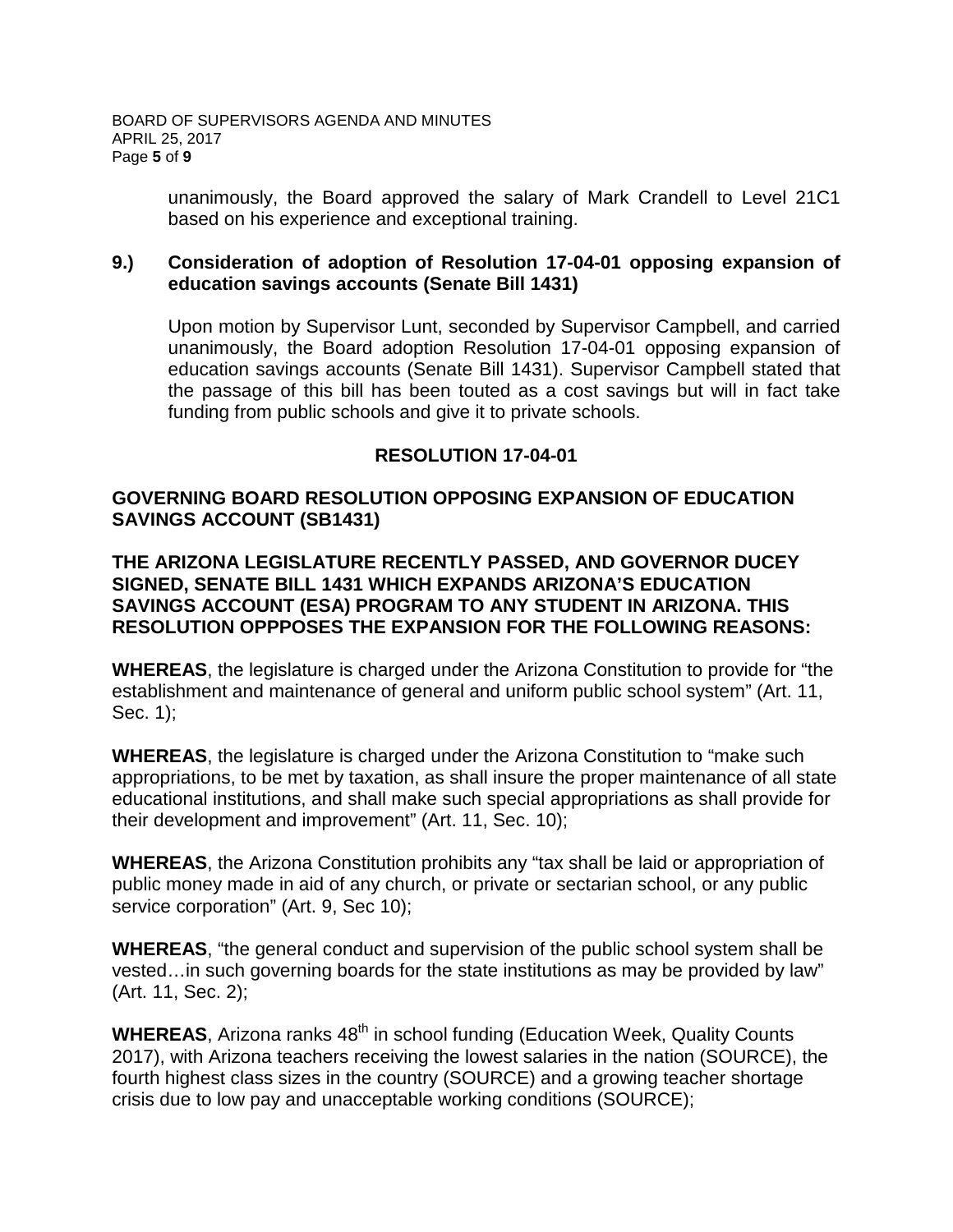BOARD OF SUPERVISORS AGENDA AND MINUTES APRIL 25, 2017 Page **6** of **9**

**WHEREAS**, the cost of ESAs is covered exclusively by our state's general fund hurting the ability to fund our public schools and other programs;

**WHEREAS**, it has been shown that most of those using ESAs are the affluent who may have chosen to attend private school, even absent an ESA;

**WHEREAS**, the so-called cost savings and accountability measures contained in SB1431 do not safeguard the state's general fund enough and ESA proponents have already vowed to repeal them;

**NOW THEREFORE**, it is resolved that the Greenlee County Board of Supervisors, in support of our local school governing board members representing our community oppose the passage and signing of SB1431 into law and urge its reconsideration and repeal.

## **PASSED AND ADOPTED BY THE GREENLEE COUNTY BOARD OF SUPERVISORS THIS 25TH DAY OF APRIL, 2017**

/s/ David Gomez, Chairman Greenlee County Board of Supervisors

ATTEST: /s/ Yvonne Pearson, Clerk of the Board

## **10.) Kay Gale, County Administrator A. County and State budget and legislative issues**

Ms. Gale reported the following:

- There is a possible federal government shutdown this week unless Congress comes up with an extension. She stated that it is yet to be seen if Payment in Lieu of Taxes (PILT), Secure Rural Schools, as well as Community Development Block Grants (CDBG) funding will be authorized.
- She reviewed the potential cost shifts to Greenlee County as a result of the proposed state budget and stated that the community college subsidy and lottery revenue remain in the state budget at this time.
- Ms. Gale reviewed several fiscal year 2018 budget with the Board including property tax rate options, sales taxes, the County ½ cent sales tax, and carry forward.

# **B. Calendar of Events**

The Calendar of Events was reviewed. The Board scheduled the first meeting in July to Thursday, July 6<sup>th</sup> due to the Fourth of July holiday.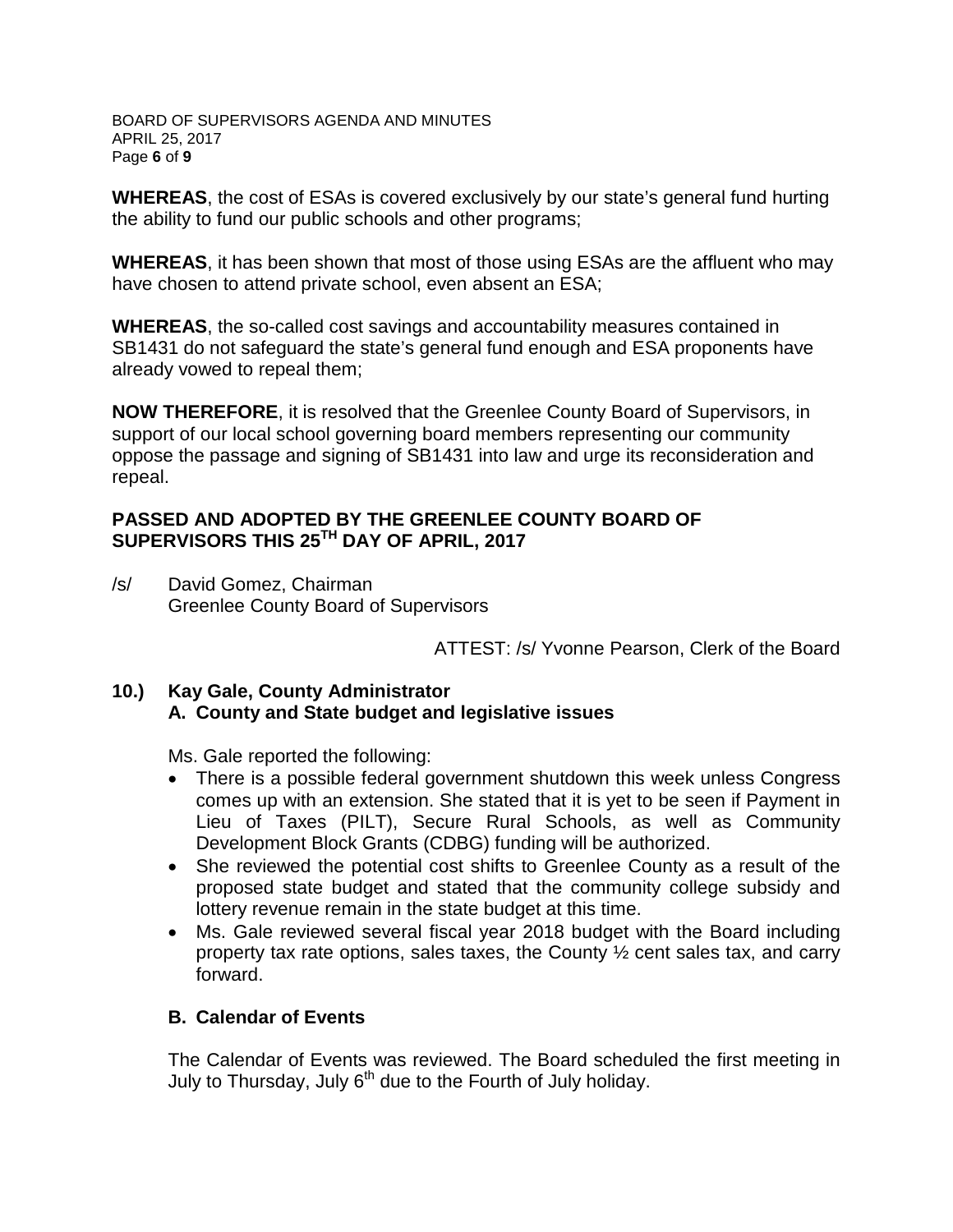- **11.) Consent Agenda**
	- **A. Clerk of the Board: Consideration of approval of expense warrants in excess of \$1,000.00 – Voucher 1071; 1072; 1073; 1074**
	- **B. Chief Finance Officer: Consideration of approval of general fund loans in the amount of \$18,690.09: Fund 219 - \$3,810.82; Fund 243 - \$14,879.27**
	- **C. County Sheriff: Consideration of approval of Employee Transaction Forms: R. Holguin, Full time Detention Officer**
	- **D. Elections Director: Consideration of appointment of Republican Precinct Committeemen: Kelly Daley, Precinct 3 – Clifton 1; Tammy Smith, Precinct 8 – Duncan**
	- **E. Emergency Management Coordinator: Consideration of approval of the Automated Weather Observing System (AWOS) Inspection, Verification, and Maintenance Services Agreement with AVCOM Company to be paid with budgeted Airport Funds**
	- **F. County Administrator: Consideration of approval of the Works and Financial Plan with the US Department of Agriculture Animal and Plant Health Inspection Service Wildlife Services for fiscal year 2017/2018 in the amount of \$47,971.15 to be paid with general funds**
	- **G. County Administrator: Consideration of approval of the University of Arizona Nutrition Network Partnership Memorandum of Understanding for the Supplemental Nutrition Assistance Program – Education (SNAP-Ed) between the University of Arizona Cooperative Extension and Greenlee County beginning April 10, 2017 through September 30, 2018**
	- **H. County Administrator: Consideration of approval of the Arizona Department of Liquor Licenses and Control Application for Special Event License by Morenci Lions Club for an outdoor community event on May 5, 2017**
	- **I. County Administrator: Consideration of revision to Merit System Rules to Permit Use of Appointed Hearing Officer**
	- **J. County Administrator: Consideration of approval of the Professional Financial Services Agreement with Fester & Chapman P.C.**

Upon motion by Supervisor Lunt, seconded by Supervisor Campbell, and carried unanimously, the Board approved the Consent Agenda as presented.

# **12.) Supervisor Reports**

**Supervisor Ron Campbell**

**A. Meeting with Micah Leadford with Central Federal Lands Highway Division regarding the replacement of the Campbell Blue Bridge**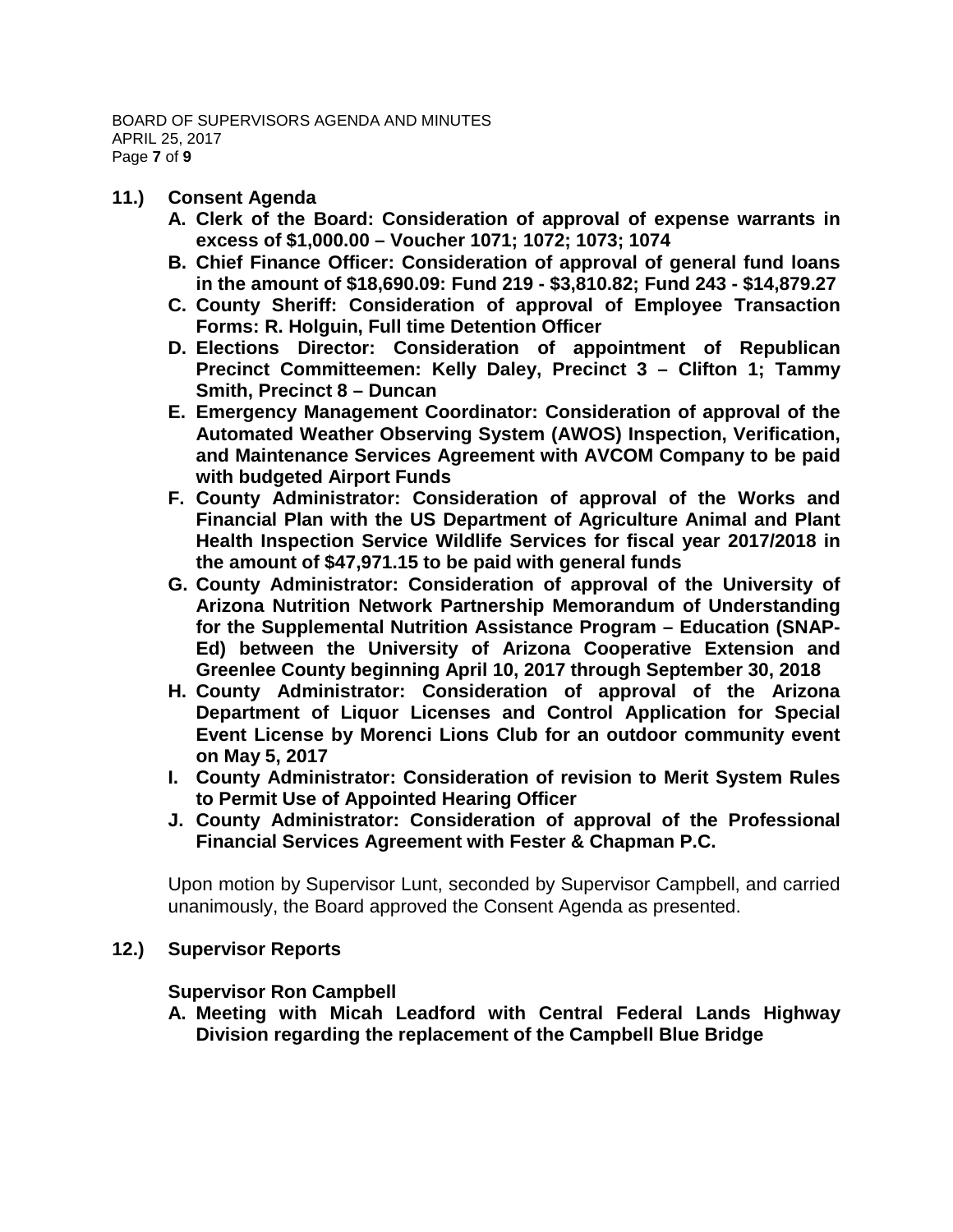Supervisor Campbell attended the meeting regarding the Campbell Blue Bridge on April 20<sup>th</sup> and stated that the project is moving forward with a possible ribbon cutting in October.

# **B. Meeting with Senator Jeff Flake staff**

Supervisor Campbell attended a meeting with Senator Jeff Flake's staff along with Cattle Grower members and other ranchers and discussed issues with the Mexican Gray Wolf, timber and other issues.

# **Supervisor Richard Lunt**

# **A. Natural Resources Working Group Meeting**

Supervisor Lunt attended this meeting regarding the Four Forest Restoration Initiative (4FRI) which included representatives of Senator Flake, Senator McCain, and Congressman O'Halleran. Discussions took place regarding biomass removal issues, different contracts, and different prescriptions (tree marketing). As of this time there has been no Secretary of Agriculture appointed.

# **B. Eastern Counties Organization Meeting**

Supervisor Lunt attended this meeting where the members were updated on legislative issues by the lobbyist. Discussions also took place regarding the state budget versus the Governor's budget and the annual field trip with Senators and Representatives is being planned.

#### **Supervisor David Gomez A. Meeting with Senator Jeff Flake staff**

Supervisor Gomez attended this meeting and stated that the meeting was very informative.

# **B. Arizona Small Counties Forum**

Supervisor Gomez attended this meeting that was attended by Senators and Representatives as guests and legislative issues and bills were discussed.

# **C. County Supervisors Association Board Meeting**

Supervisor Gomez attended this meeting where a presentation was given on the Arizona Management System by a representative of the Governor's office, the Department of Transportation gave a presentation regarding a proposed new corridor highway, and legislative bills were reviewed.